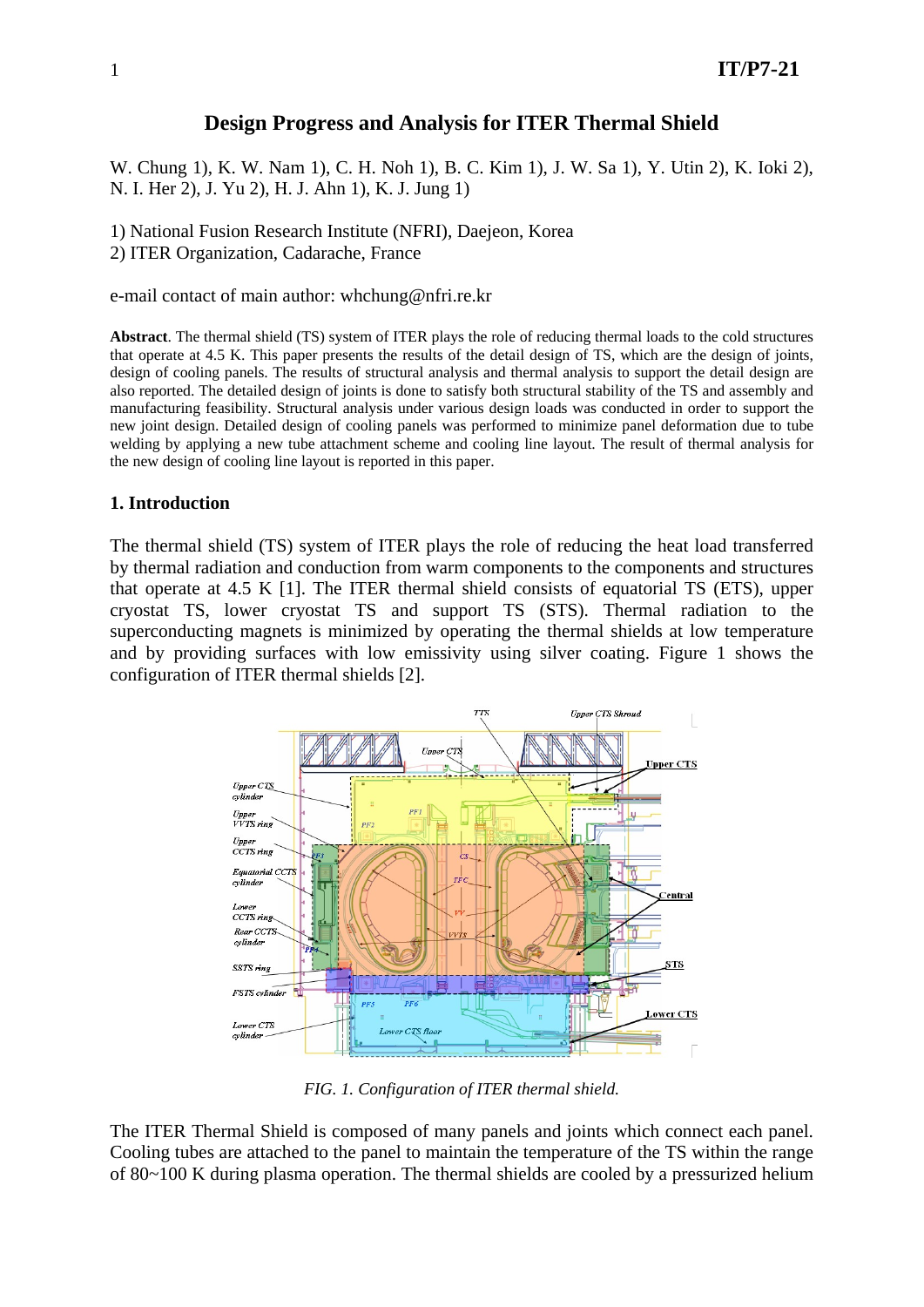gas. Pressurized helium gas from the main cryogenic plant, with an inlet temperature and pressure of 80 K and 1.8 MPa, respectively, is used to cool the thermal shield system. The design of the ITER thermal shield is not fixed yet and some modification must be made of for some TS components compared with the concepts described in the DDD-2004 and other papers [1,3,4]. In particular, design concepts for vacuum vessel thermal shield (VVTS) cooling tubes have not been studied in detail, so far. Various joints which connect the thermal shield panels need to be changed, also. So, this paper concentrates on the design of joints and cooling tubes and verification of the design in aspect of structural stability and heat load.

The detailed design of joints for the VVTS and equatorial cryostat thermal shield (ECTS) is done to satisfy both structural stability of the TS and assembly and manufacturing feasibility. Structural analysis under various design loads was conducted in order to support the new joint design. Detailed design of cooling panels was performed to minimize panel deformation due to tube welding by applying a new tube attachment scheme and cooling line layout. The results of thermal analysis are reported in this paper.

## **2. Design Progress**

## **2.1 Structural Joints**

Joint designs for VVTS and ECTS have been developed for the ITER Thermal Shield. The design of these joints was improved for structural strength and for easy assembly and manufacturing. Electrical insulation and compensation of misalignment are also considered in the design.

The VVTS factory joint is a bolted type, and its detailed dimensions were determined through structural analysis. The field port joint design is a bolted type rather than a stud weld type to ensure good accessibility. Detailed designs of transitional Thermal Shield (TTS) ring joints, ECTS sector joints and equatorial port joints were also conducted and 3D CATIA modeling for all joints was performed as shown in Figure 2.



*FIG. 2. Design of joints for ITER thermal shield.*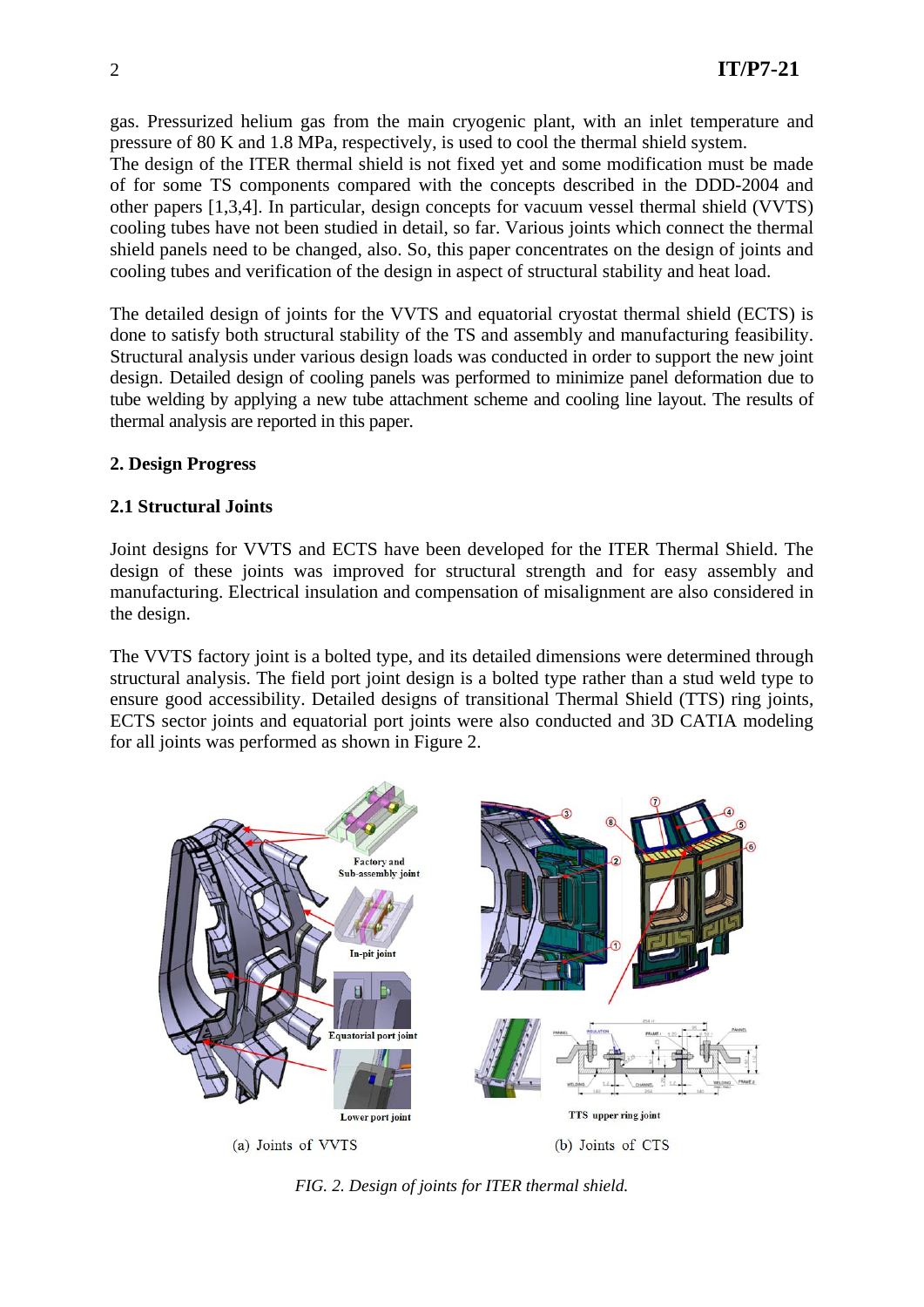VVTS joints are classified according to its function and the location. Sub-assembly insulated joints are connecting VVTS inboard and outboard. Factory insulated joints are located between VVTS 10˚ sector. Sub-assembly joints are located VVTS 20° outboard sectors. Field joints are located between VVTS 40° sectors on site assembly. Field port joint are bolted type joint like previous joints but port joints are welded type joint. Figure 2 shows the current design of sub-assembly joint and field joint. We are trying to change welded type into bolted type for the in-pit joint as shown in Figure 2 for easy assembly in the ITER site.

Joints for the ECTS are designed to provide the compensation of the misalignment for the assembly and insulation. ECTS sector joint located between ECTS 20° sectors. TTS ring joints connect Upper/Lower TTS ring and VVTS/STS ring. VVTS/TTS joints connect Equatorial Port/Lower Port and TTS.

## **2.2 Cooling Panel**

The design of the cooling panel for the VVTS has been carried out, which determines the distance between cooling lines, cooling tube attachment scheme and cooling line layout. And the design of the cooling panel for the ECTS is also modified based on the previous design.

The main design parameters for the cooling panel are the thickness of the panel, the size of the cooling tube, the temperature of the coolant, the welding method, and the layout of the cooling tube. The dimensions of the cooling tubes are 13.5 mm and 2 mm for the outer diameter and wall thickness respectively. These were determined taking into consideration the pressure drop and to minimize the possibility of burn-through during welding. The method of attaching the cooling tube to the panel of the thermal shield is important in aspect of heat transfer and manufacturing. The previous design concept for the cooling tube attachment is continuous welding with 2.5 mm thick copper clad stainless steel L-brackets, but this method is hard to satisfy the manufacturing tolerance due to the deformation of the panel caused by welding [5]. So, we designed cooling tube to be welded directly on the panel in a staggered fashion to minimize welding distortions and to maximize thermal contact. And welding path and length of the welding was determined by thermal analysis.



*FIG. 3. Cooling line layout for ITER vacuum vessel thermal Shield.*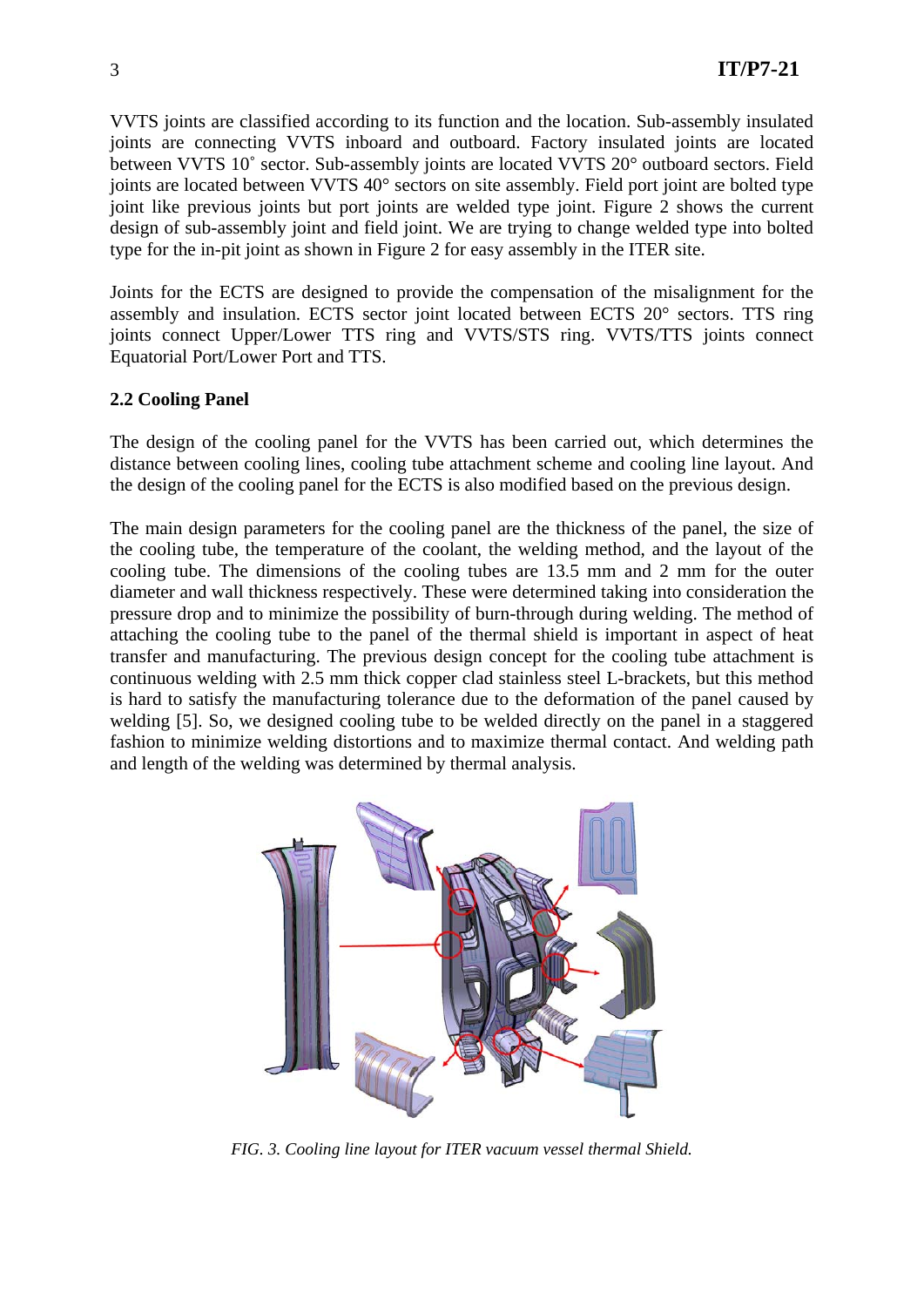The full 3D CATIA models are generated for VVTS and ECTS with the designed cooling tube layout. Figure 3 shows the 40 degree sector models of VVTS describing detailed tube tracing.

## **3. Supporting Analysis**

# **3.1 Structural Analysis**

Both Global and local analysis have been performed to verify structural stability for the ITER thermal shield. Global analysis focuses on the determination of displacement and primary stress intensity as well as reaction force in the inboard/outboard support. Local analysis intends to check stress level in the TS joint using ANSYS sub-modeling procedure [6]. The main loads on the TS are gravitational, seismic, electromagnetic forces and TF coil out-ofplane deformation. Structural analysis was conducted for each load applied on the TS and load combinations were also considered to verify the new design.



*FIG. 4. FE model of equatorial thermal shield.* 

Global FE model corresponds to the 40˚ sector of the regular equatorial TS as shown in Figure 4. ANSYS cyclic symmetric condition is applied for the cyclic symmetry boundary. Inboard upper/lower strip and outboard support are described by bar element to fix displacement of ETS. In the FE model, joints are modeled by layers which have orthotropic properties [6]. Pre tension load, which is 2/3 of the yield strength, was applied in the bolt for all joints.

For the consideration of the dead weight only, gravity acceleration g  $(9.81 \text{ m/s}^2)$  is applied and 2 mm upward adjustment of the inboard support has been modeled. Structural analysis considering EM load especially CPD-II and SDVDE-III regime is performed. All degree of freedom for the inboard and outboard support is fixed. Additionally, a coefficient of dynamic amplification factor 2 and toroidal peaking factor 1.5 has been applied to the results of static analysis. Seismic analysis of the ETS under SL-2 has been conducted. Tri-axial acceleration value of 3.0g for vertical direction, 1.5g for x and y direction is applied. In the TF displacement, the maximum toroidal rotation of TF Coil of 0.3˚ and out-of-plane displacement of 21 mm is applied for the conservative purpose [1].

Three load combinations expected as worst cases are applied in order to evaluate the load combination effect on the ETS. The first load combination is refers to SL-1+Disr. I+DW. The second load combination refers to the SL-1+VDE II+DW+F.Disch. And third load combination refers to the SL-1+Disr. II+DW+F.Disch [1]. The maximum stress was occurred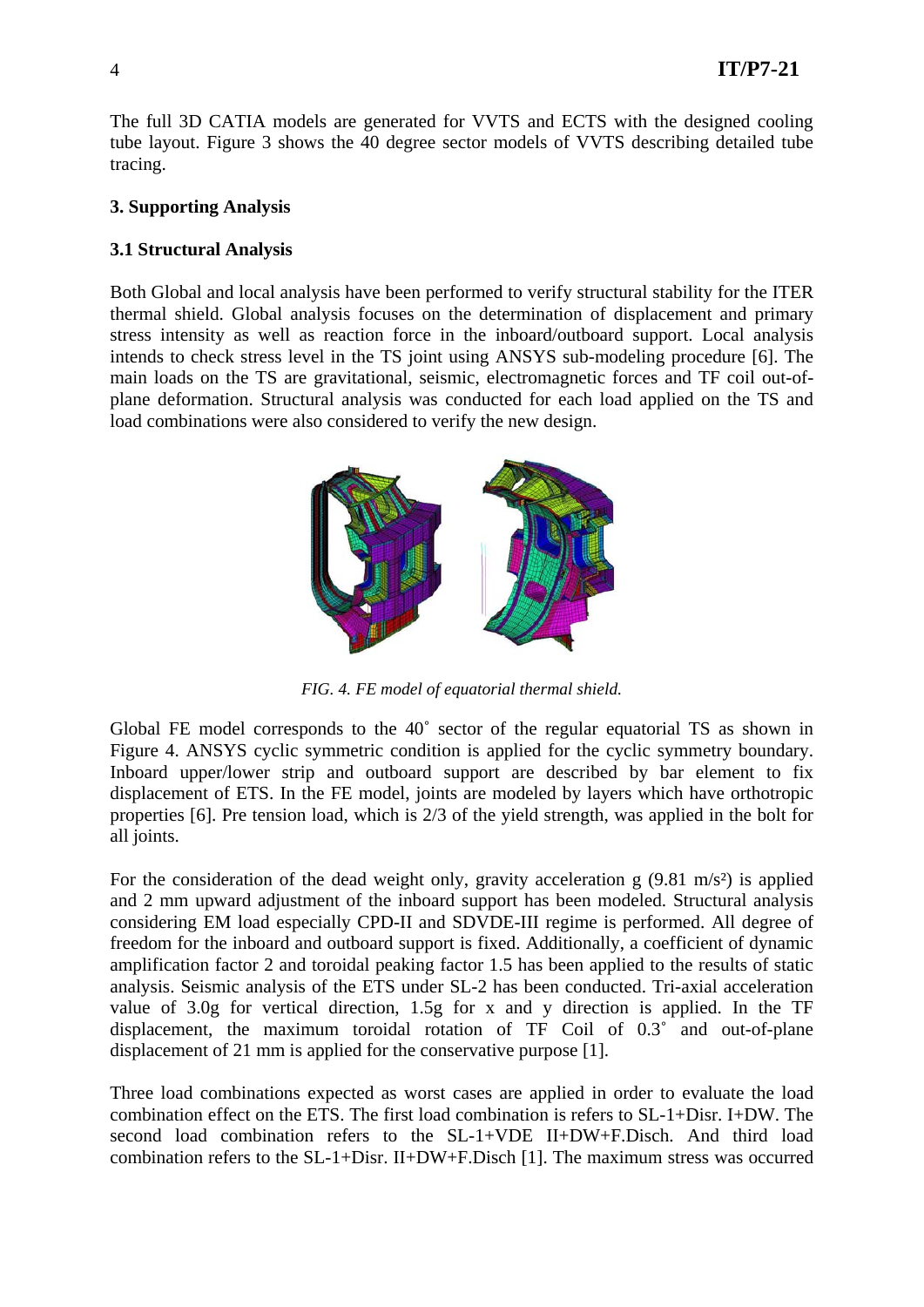in the third load combination and the results are shown in Figure 5 and table I. The results show that maximum stress is within allowable limits.

Maximum mutual displacement of joint flange is obtained for local joints models from post processing global results of load combination. The global flange displacements are become boundary conditions for local joints model in sub-modeling approach. Table II show the result of sub-assembly joint under the load combination. The results show that maximum stress is within allowable limits.



(b) Membrane stress of VVTS and CTS under Load Combination

*FIG. 5. Results of structural analysis for equatorial thermal shield under load combination.* 

### TABLE I: STRESS EVALUATION FOR LOAD COMBINATION

| <b>Load Combination</b> | Location    | Category                         |       | <b>Stress Intensity   Allowable Stress</b> |
|-------------------------|-------------|----------------------------------|-------|--------------------------------------------|
|                         |             |                                  | [MPa] | [MPa]                                      |
|                         | <b>VVTS</b> | $P_{m}$                          | 63    | 175                                        |
| $SL-1+Disr.$ II         |             | $P_L + P_m$                      | 161   | 263                                        |
| $+DW+F.Disch$           | <b>ECTS</b> | P <sub>m</sub>                   | 41    | 175                                        |
|                         |             | $P_L + P_m$                      | 225   | 263                                        |
| Pm : membrane stress,   |             | $PL+Pm:$ membrane+bending stress |       |                                            |

### TABLE II: STRESS EVALUATION OF SUB-ASSEMBLY JOINT FOR LOAD COMBINATION

| Load<br><b>Combination</b>       | Location    | Category       | <b>Stress Intensity</b><br>[MPa] | <b>Allowable Stress</b><br>[MPa] |
|----------------------------------|-------------|----------------|----------------------------------|----------------------------------|
| $SL-1+Disr.$ II<br>$+DW+F.Disch$ | Joint       | P <sub>m</sub> | 26.6                             | 175                              |
|                                  |             | $P_L + P_m$    | 162                              | 263                              |
|                                  | <b>Bolt</b> | P <sub>m</sub> | 398                              | 444                              |
|                                  |             | $P_L + P_m$    | 419                              | 666                              |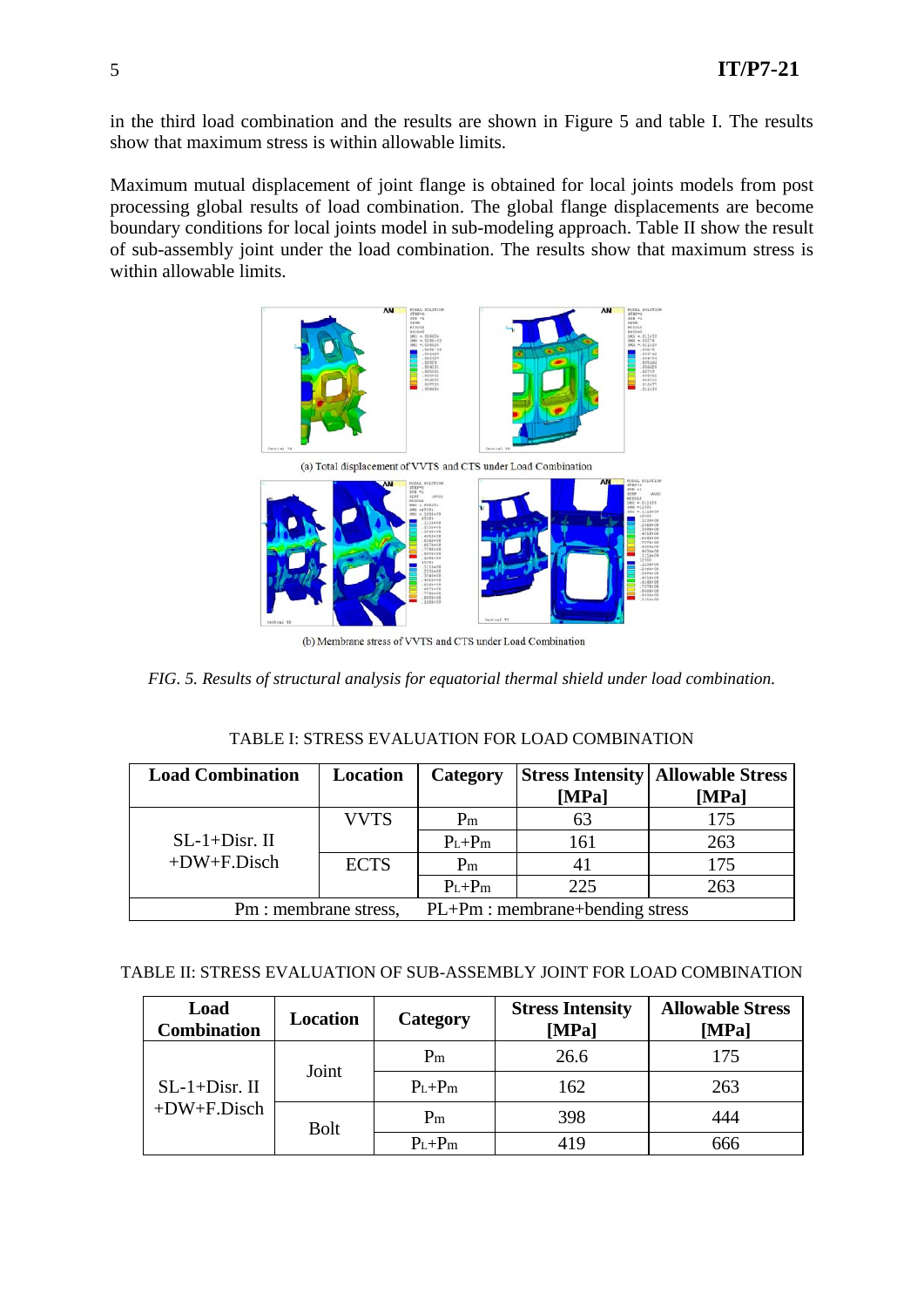## **3.2 Thermal Analysis**

The layout of the cooling tube tracing is important in order to satisfy the heat load criteria for the TS. the The cooling tube is to be welded on the TS surface in zigzag pattern, hence, the distance between the adjacent tubes is one of the major parameters for the TS design. The maximum cooling tube distance for each parts of TS is determined by satisfying the overall heat load design condition. We conducted thermal analysis of a simplified 3D model as shown in Figure 6.



*FIG. 6. Simplified FE model for thermal anslysis.* 

In this model, two boundary conditions are applied. At the TS surface facing VV, there is radiation heat flux from the VV hot surface. Convection heat transfer coefficient is assigned along the inner surface of the cooling tube where gaseous helium flows in. The boundary conditions and operating temperatures are summarized in Table III for two operating conditions, plasma operation stat (POS) and baking operation status (BOS) [7].

| <b>Operation state</b>                  |                                  | <b>POS</b> | <b>BOS</b> |  |
|-----------------------------------------|----------------------------------|------------|------------|--|
|                                         | $VV$ temperature $[^{\circ}C]$   |            | 200        |  |
| Emissivity                              | <b>TS</b> panel                  |            | 0.05       |  |
|                                         | Joint/flange                     | 0.06       |            |  |
|                                         | <b>GHe inlet temperature [K]</b> | 80<br>80   |            |  |
| GHe outlet temperature [K]              |                                  | 100        | 121        |  |
| Heat flux from VV $\lceil W/m^2 \rceil$ |                                  | 71.1       | 137.0      |  |
| <b>Heat transfer</b>                    | <b>Inboard</b>                   | 739.1      | 777.5      |  |
| coefficient                             | Outboard                         | 1293.7     | 1364.0     |  |
| $\left[\text{W/m}^2/\text{K}\right]$    | Port                             | 575.1      | 604.1      |  |

TABLE III: CONDITIONS FOR THE THERMAL ANALYSIS

Figure 7 shows the temperature profiles along the tube side surface when the tube distance is 500 mm at BOS condition. Maximum surface temperature position is approximately located at the center region between the tubes. From the temperature contour obtained by FE numerical simulation, the radiant heat load can be calculated.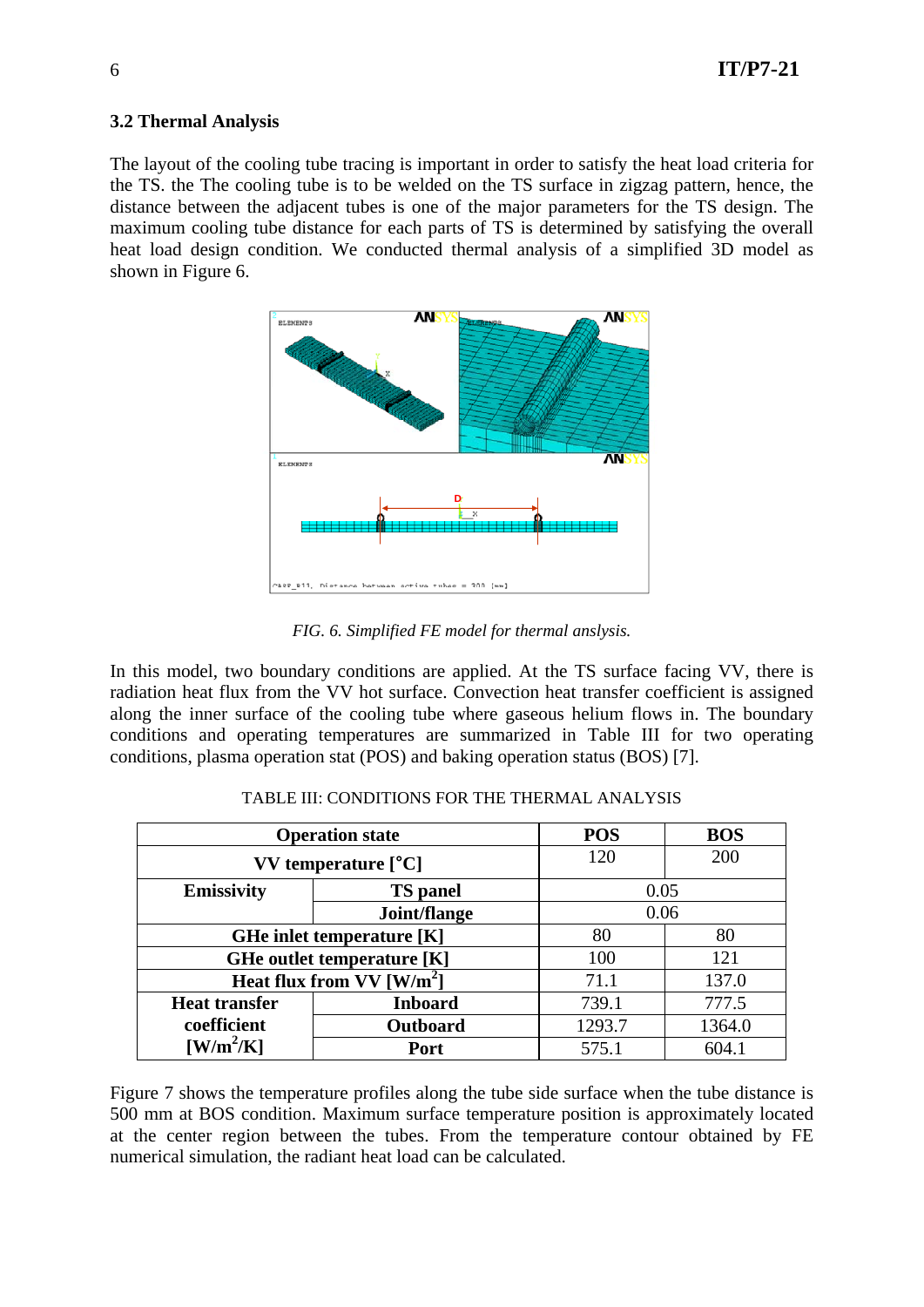By comparing the calculated heat load to the magnet with the reference design heat load, we can determine the distance between the adjacent cooling tubes.

The total heat load from the thermal shield to the magnet is within the requirement in case that the distance between cooling pipes is less than 500 mm in the inboard and 350 mm in the outboard.



*FIG. 7. Temperature distribution as the results of 3D simple model analysis .* 

The cooling tube distance is obtained for different parts of the thermal shield from the analysis results from 3D simple model. The layouts of the cooling tube are designed based on the tube distance as shown in Figure 3. 3D full model analysis is performed to verify the design layouts of inboard, outboard and CTS panel sections.

The helium temperature in the cooling tube are analyzed by modeling the helium as the Fluid116 which is an one dimensional coupled thermal-fluid pipe element in ANSYS. Heat transfer coefficient is applied to couple the helium and the tube surface temperatures. The mass flow rate and inlet/outlet temperatures are also assigned to the fluid element.

Figure 8 shows the temperature contours from FE simulation for POS conditions. Table IV shows that the heat loads to the magnet from the 3D full analysis are smaller than those from the 3D simple analysis.



*FIG. 8. Temperature distribution as the results of 3D full model analysis.*